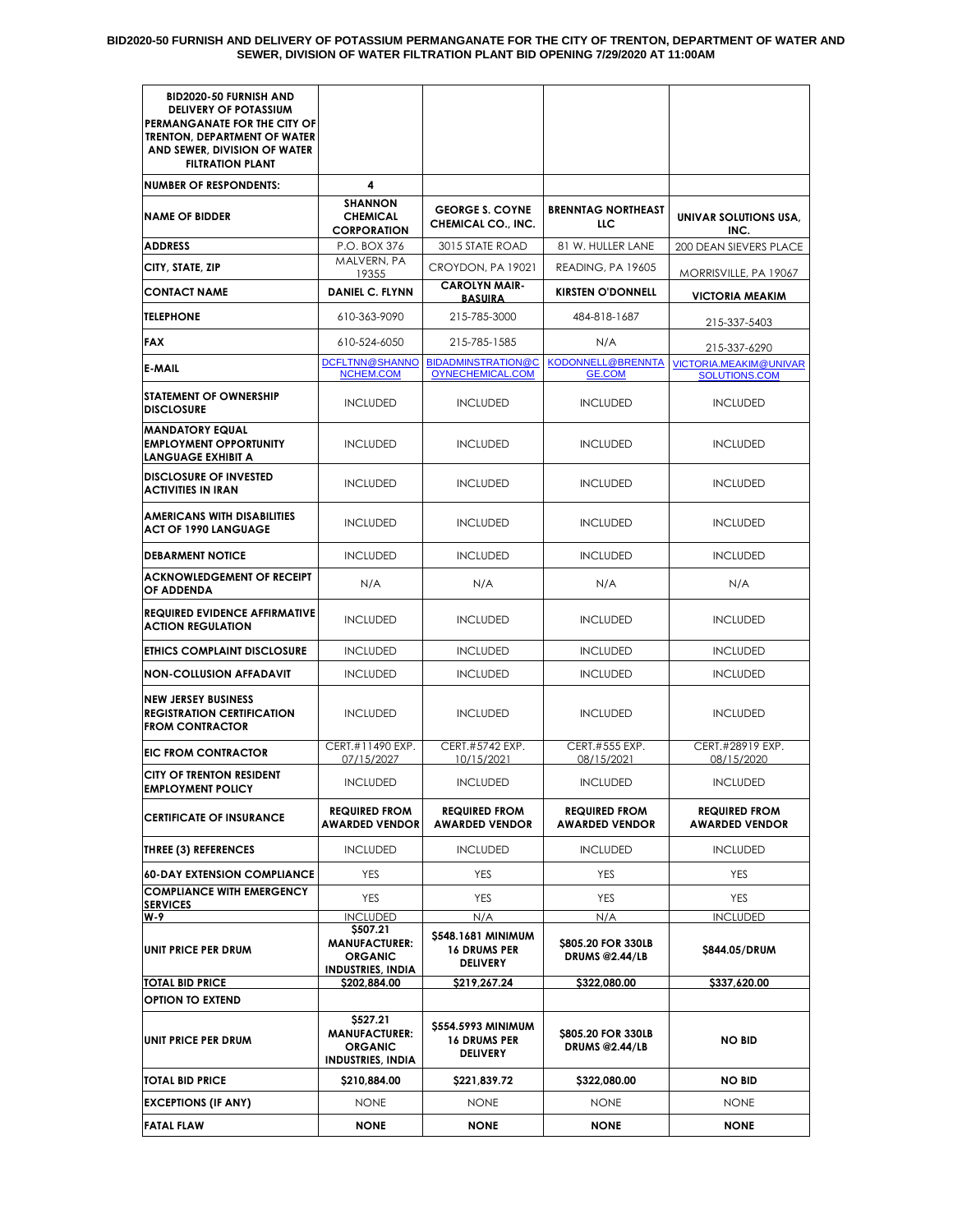The undersigned proposes to furnish and deliver to Trenton Water Works, Water Filtration Plant, John Fitch Parkway, Trenton, New Jersey, KMnO4 as per the attached specifications.

| Quantity  | Description          | Unit Price | <b>Total Bid Price</b> |
|-----------|----------------------|------------|------------------------|
|           |                      | Per drum   |                        |
|           | $KMnO4$ per attached |            |                        |
| 400 drums | specifications       | 507.21     | \$202,884.00           |

Manufacturer: Organic Industries, India

Daniel C. Flynn Respectfully Submitted  $22 -$ 

(Signature)

Shannon Chemical Corporation (Company)

Daniel C. Flynn Person to Contact:

Telephone Number:  $610-363-9090$ 

k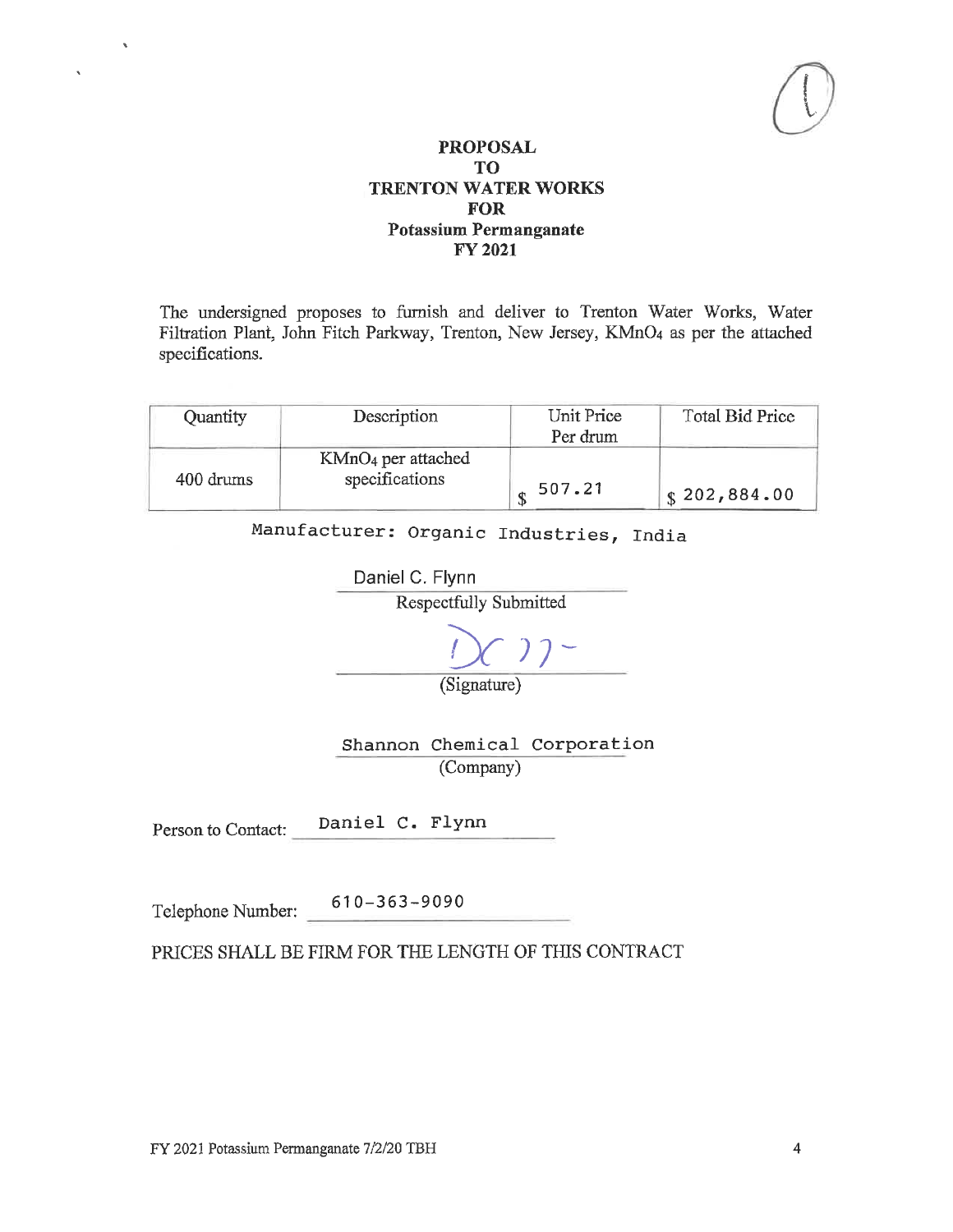The undersigned proposes to furnish and deliver to Trenton Water Works, Water Filtration Plant, John Fitch Parkway, Trenton, New Jersey, KMnO4 as per the attached specifications.

| Quantity  | Description                                      | Unit Price<br>Per drum | Total Bid Price          |
|-----------|--------------------------------------------------|------------------------|--------------------------|
| 400 drums | KMnO <sub>4</sub> per attached<br>specifications | 8527.21                | $\frac{1}{3}$ 210,884.00 |

Manufacturer: Organic Industries, India



**Shannon Chemical Corporation** (Company)

Daniel C. Flynn Person to Contact:

610-363-9090 Telephone Number: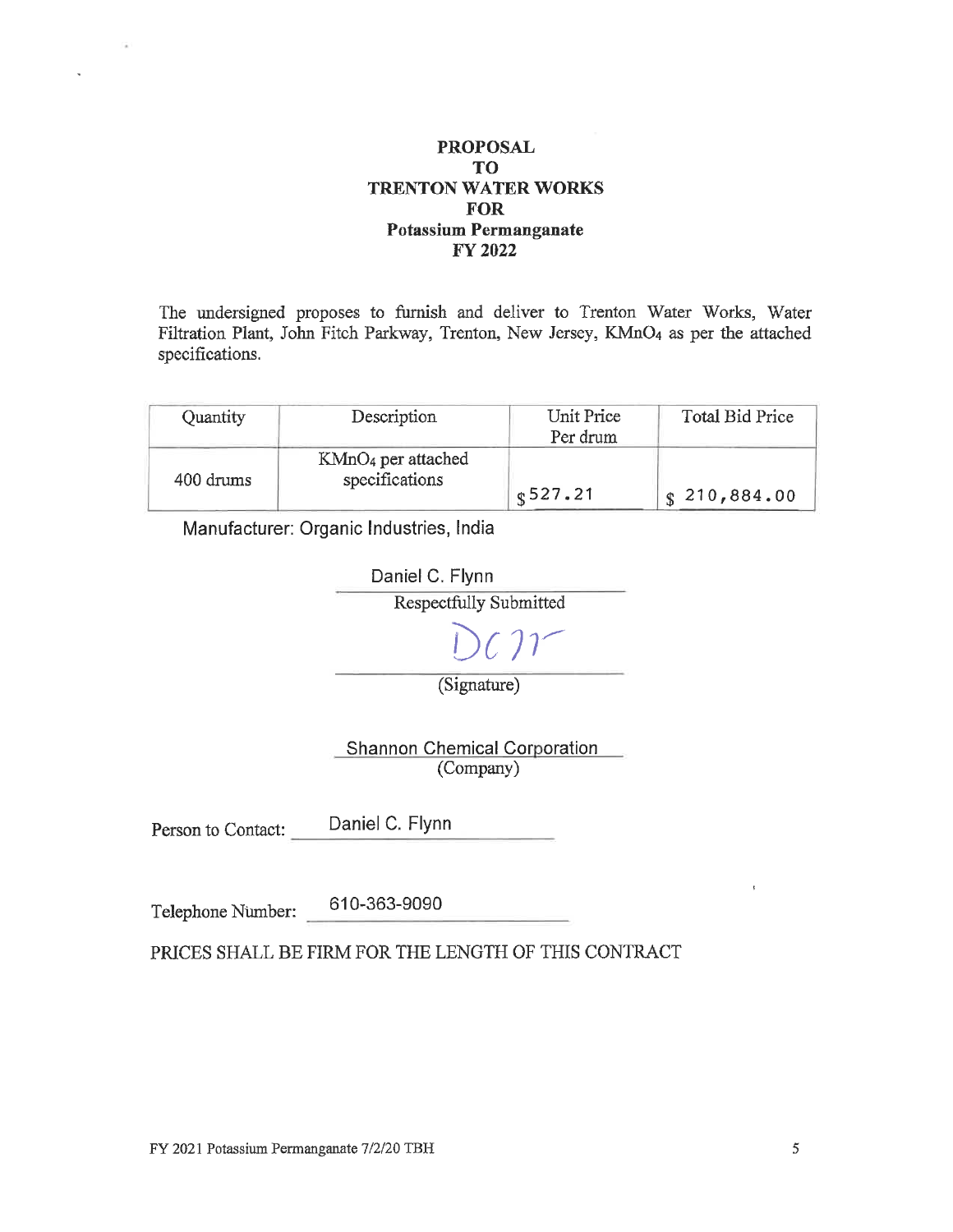The undersigned proposes to furnish and deliver to Trenton Water Works, Water Filtration Plant, John Fitch Parkway, Trenton, New Jersey, KMnO4 as per the attached specifications.

| Quantity  | Description                            | Unit Price<br>Per drum | Total Bid Price |
|-----------|----------------------------------------|------------------------|-----------------|
| 400 drums | $KMnO4$ per attached<br>specifications |                        |                 |
|           |                                        | \$548.1681             | \$219,267.24    |

# Minimum 16 drums per delivery

Donald C. Helwig, Vice-President/CFO **Respectfully Submitted** (Signature)

George S. Coyne Chemical Co, Inc. (Company)

Person to Contact: Carolyn Mair-Basiura, Bid Admin Mgr.

Telephone Number: 215-785-3000

PRICES SHALL BE FIRM FOR THE LENGTH OF THIS CONTRACT

George S. Coyne Chemical Co., Inc. 3015 State Road Croydon, PA 19021-6997 Phone: 215-785-3000 Fax: 215-785-1585

FY 2021 Potassium Permanganate 7/2/20 TBH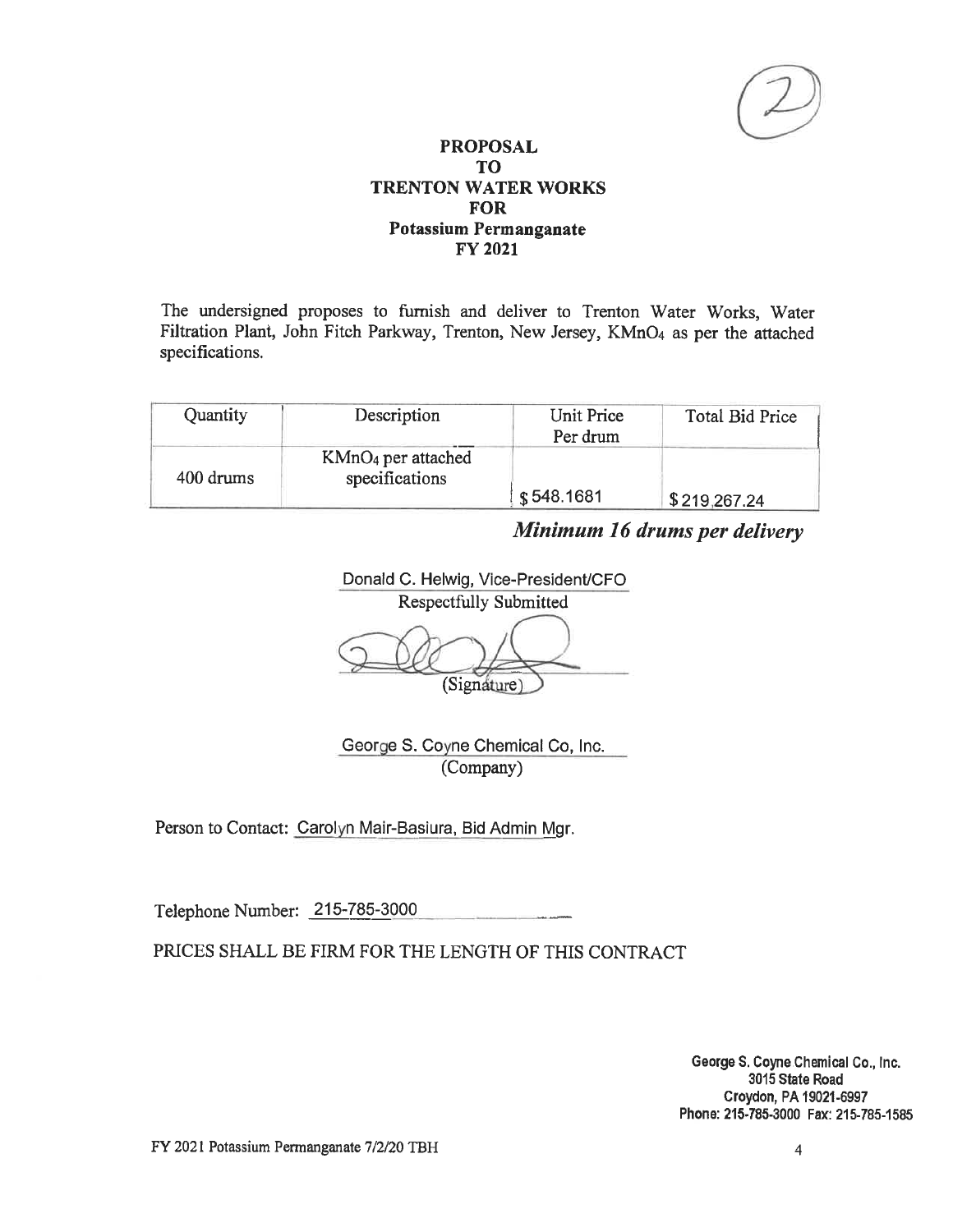The undersigned proposes to furnish and deliver to Trenton Water Works, Water Filtration Plant, John Fitch Parkway, Trenton, New Jersey, KMnO4 as per the attached specifications.

| Quantity  | Description                            | Unit Price | <b>Total Bid Price</b> |
|-----------|----------------------------------------|------------|------------------------|
|           |                                        | Per drum   |                        |
| 400 drums | $KMnO4$ per attached<br>specifications |            |                        |
|           |                                        | \$554,5993 | \$221,839.72           |

Minimum 16 drums per delivery

Donald C. Helwig, Vice-President/CFO **Respectfully Submitted** (Signature)

George S. Coyne Chemical Co, Inc. (Company)

Person to Contact: Carolyn Mair-Basiura, Bid Admin Mgr.

Telephone Number: 215-785-3000

PRICES SHALL BE FIRM FOR THE LENGTH OF THIS CONTRACT

George S. Coyne Chemical Co., Inc. 3015 State Road Croydon, PA 19021-6997 Phone: 215-785-3000 Fax: 215-785-1585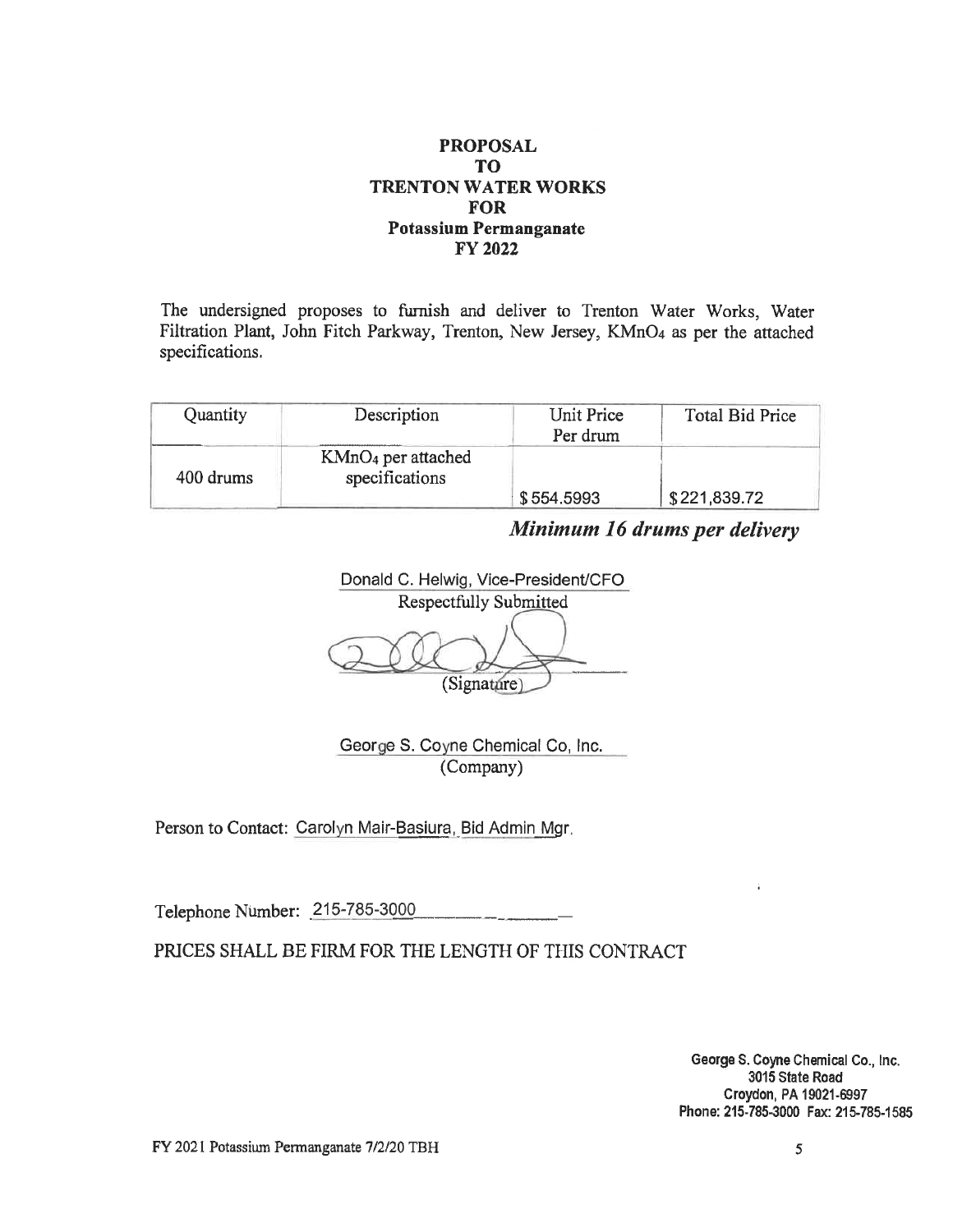

The undersigned proposes to furnish and deliver to Trenton Water Works, Water Filtration Plant, John Fitch Parkway, Trenton, New Jersey, KMnO<sub>4</sub> as per the attached specifications.

| Quantity                   | Description                                                                 | Unit Price<br>Per drum | <b>Total Bid Price</b>                      |  |
|----------------------------|-----------------------------------------------------------------------------|------------------------|---------------------------------------------|--|
| 400 drums                  | KMnO <sub>4</sub> per attached<br>specifications                            |                        | $s805.20$ $s322.080$<br>3301bdrums 22.44/1b |  |
|                            | kop<br><del>Frenir</del> Kirsten O'Donnell<br><b>Respectfully Submitted</b> |                        |                                             |  |
| (Signature)                |                                                                             |                        |                                             |  |
| $LL^{\alpha}$<br>(Company) |                                                                             |                        |                                             |  |
| Person to Contact:         | KirgtanNr                                                                   |                        |                                             |  |
| Telephone Number:          |                                                                             |                        |                                             |  |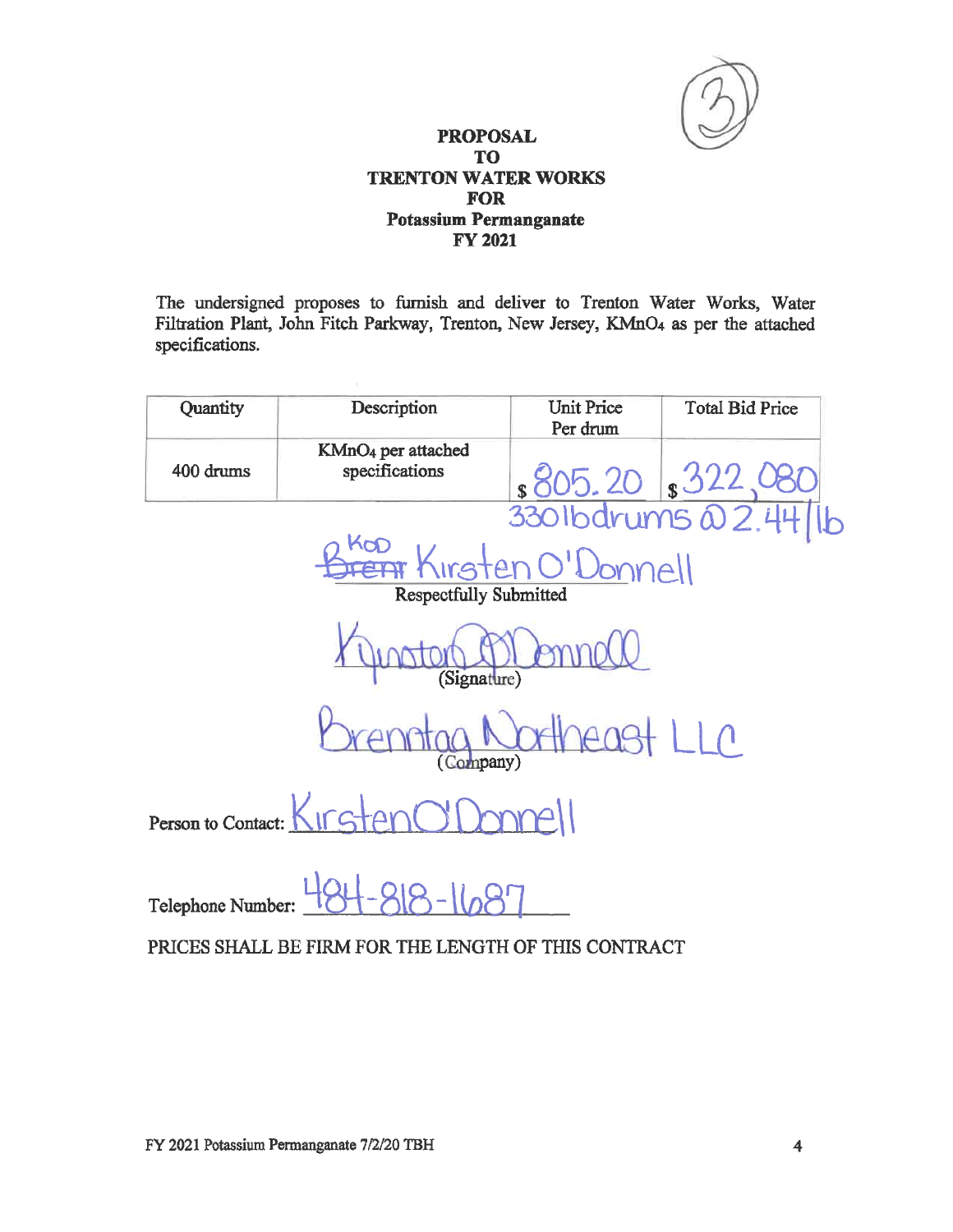The undersigned proposes to furnish and deliver to Trenton Water Works, Water Filtration Plant, John Fitch Parkway, Trenton, New Jersey, KMnO4 as per the attached specifications.

| Quantity                       | Description                                      | <b>Unit Price</b><br>Per drum | <b>Total Bid Price</b> |  |  |
|--------------------------------|--------------------------------------------------|-------------------------------|------------------------|--|--|
| 400 drums                      | KMnO <sub>4</sub> per attached<br>specifications | $\mathbb{S}$                  | \$                     |  |  |
|                                |                                                  |                               | $\overline{1}$<br>Y    |  |  |
|                                | <b>Respectfully Submitted</b>                    |                               |                        |  |  |
| (Signature)                    |                                                  |                               |                        |  |  |
| $\lfloor \bigcap$<br>(Company) |                                                  |                               |                        |  |  |
| Person to Contact:             |                                                  |                               |                        |  |  |
| Telephone Number:              |                                                  |                               | $\mathbf{1}$           |  |  |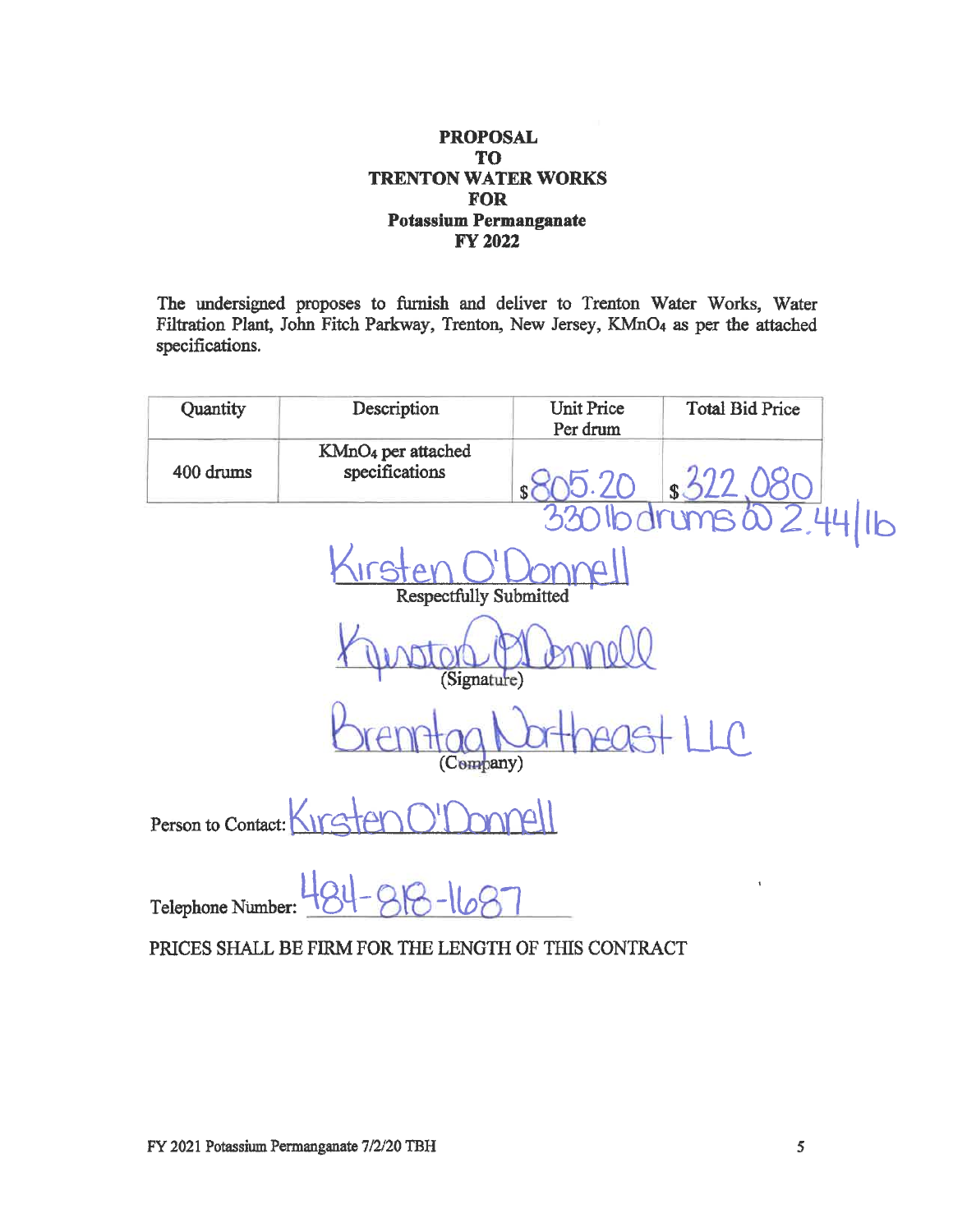

The undersigned proposes to furnish and deliver to Trenton Water Works, Water Filtration Plant, John Fitch Parkway, Trenton, New Jersey, KMnO<sub>4</sub> as per the attached specifications.

| Quantity  | Description                                      | Unit Price<br>Per drum | <b>Total Bid Price</b> |
|-----------|--------------------------------------------------|------------------------|------------------------|
| 400 drums | KMnO <sub>4</sub> per attached<br>specifications |                        |                        |
|           |                                                  | 844.05/Drum            | \$337,620.00           |

**Victoria Meakim Respectfully Submitted** (Signature)

Univar Solutions USA Inc. (Company)

Person to Contact: Victoria Meakim for bids victoria.meakim@univarsolutions.com Customer Service for orders custsvc-morris@univarusa.com Jimmy Tedesco Account Manager jimmy.tedesco@univarsolutions.com

Telephone Number: 215-337-5403 Victoria Meakim Customer Service for orders (877) 561-6990 Jimmy Tedesco Account Manager 732-215-6331<br>PRICES SHALL BE FIRM FOR THE LENGTH OF THIS CONTRACT